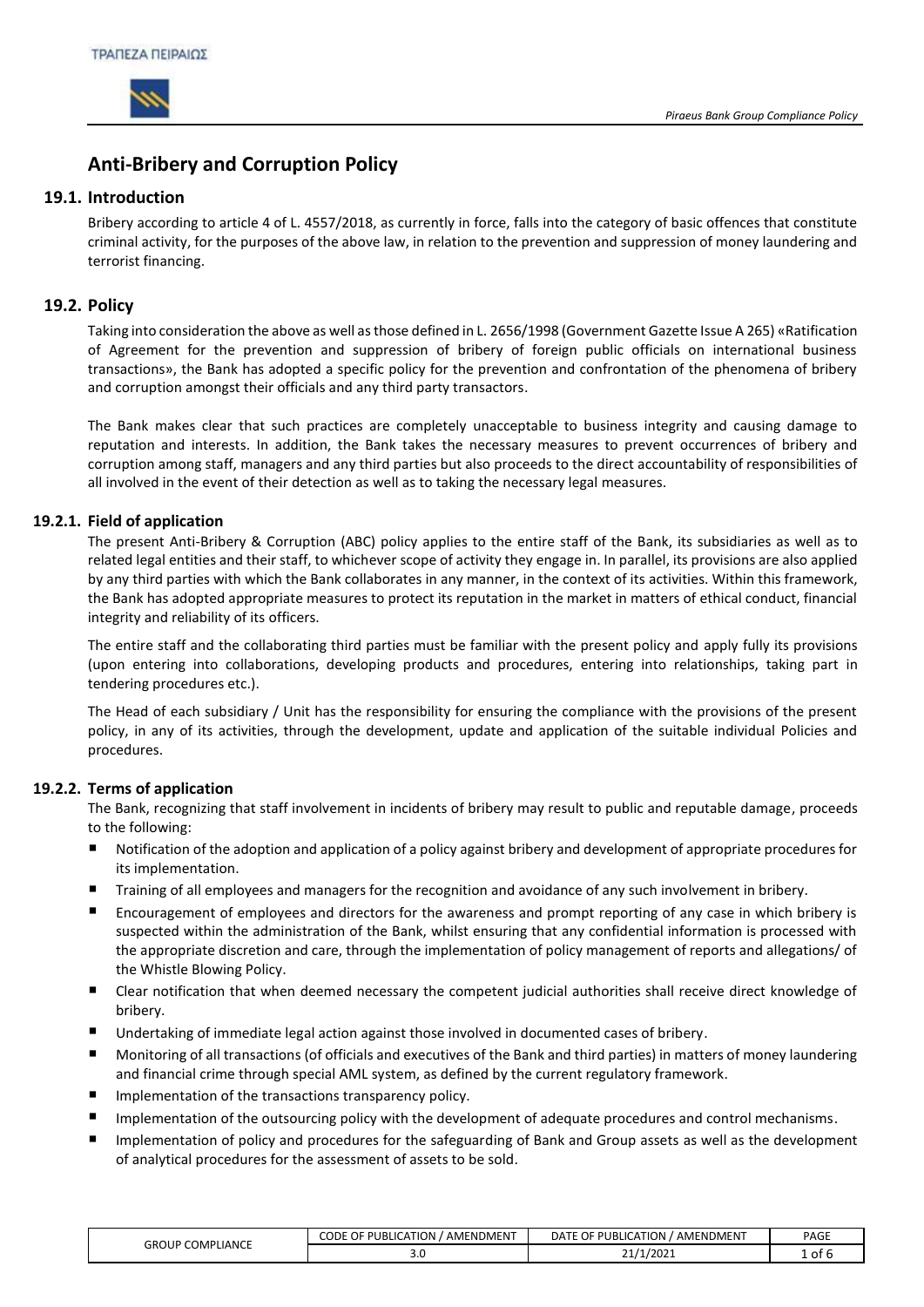

- **Implementation of policy and procedures for conducting agreements with vendors, that cover all stages of the process** (from the submission of competitive offers to the signing of the contract agreement).
- **Market abuse policy**
- **Inducements policy**
- Group related party transactions policy
- Creation of a clear operational framework and adequate segregation of duties among its officers in the entire range of provided bank products and services, as well as receivable goods and services.

In addition, the Bank has already established a Code of Conduct and Ethics of Group Employees, to which internal rules of professional ethics and conduct are defined and are applied to Group personnel. Also regarding employment contracts concluded between the employees and managers and the Bank, it is explicitly stated that staff must not receive gifts, discounts or fees and other benefits from customers of the Bank or from third parties for services rendered on behalf of the Bank.

## **19.2.3. Objective Fundamental Principles**

## **Prohibition of Bribery**

The Bank explicitly prohibits the offer or provision of any incentive for the acceptance or rendering of bribery either in cash or other goods to and from any natural or legal person or scheme or entity, wherever residing, as well as to and from any natural person or entity who holds a public office with the purpose of gaining any commercial, contractual or regulatory advantage for the Group or acquiring any personal gain, financial or otherwise, for a natural person or other persons associated with it.

Moreover, it explicitly prohibits the offering/acceptance of any allurement that could lead to the personal gain or advantage either of those receiving the lure or of any other individual or entity associated with them that can affect persons who make decisions or persons connected to them.

## **Prohibition of Facilitation Payments**

The Bank explicitly prohibits any transaction of facilitation, regardless of its amount. Any payment or acceptance, claim, offer or promise of payments aiming to perform or precipitate an action, such as, for example, the approval or precipitation of loans or making private gain, is not acceptable.

## **Charities, Sponsorships, Donations**

The Bank, within the framework of exercising its social, cultural and environmental policy, may proceed to various actions for supporting and boosting hosted events or organizations. Such activity is performed in good faith and does not aim at bribery for acquiring any form of benefit or advantage. In particular, sponsorships comprise a form legitimate and transparent activity for the attainment of the Bank's business and other goals. However, in specific cases of respective transactions, which may involve increased corruption risk, enhanced due diligence measures are applied.

Specifically, the responsible Unit, which also has the responsibility for the monitoring and approval of the aforementioned activities, should have clear procedures, according to which:

- The different types of provisions are identified accurately (sponsorships, donations, charities)
- Specific criteria and limits are set concerning the amount and type of provisions, for their approval
- Particularly high risk transactions are specified (e.g. the request of sponsorship from a government official/Organization, an already existing or potential customer etc.)
- Strict due diligence checks are conducted on the recipient (including the duration of his/her activity and possible complaints and breaches)
- Pre-approval of collaboration on the basis of risk assessment, directly by the responsible Unit for specific types of high risk transactions
- Sufficient documentation and record keeping for all transactions related to benefits

Sponsorships and donations to political parties as well as legal entities and individuals pertinent to political parties are avoided as a general rule, since they involve a particularly high risk of corruption. By way of exception and specifically in cases where government officials / services are involved, the relevant audit procedures are followed with particular attention, which are accompanied by the approvals of the responsible Committees for the final implementation.

| <b>COMPLIANCE</b><br>GROUP | OF PUBLICATION<br>CODE<br>AMENDMENT | OF PUBLICATION<br><b>DATE</b><br>AMENDMENT | <b>PAGE</b> |
|----------------------------|-------------------------------------|--------------------------------------------|-------------|
|                            | $\sim$ $\sim$<br>J.U<br>__          | 21/1/2021                                  | .ot<br>____ |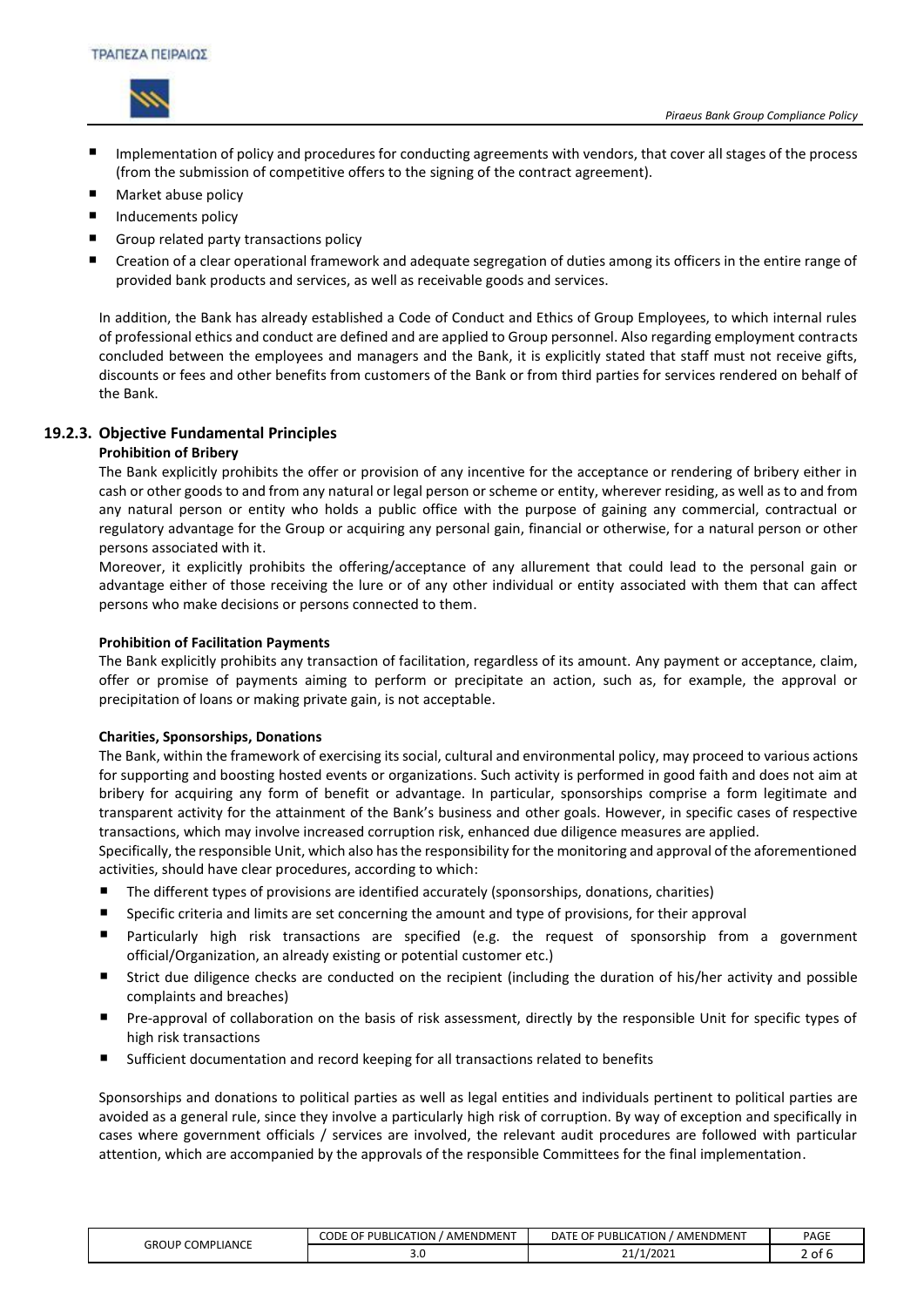

#### **Bribe-taking and corporate hospitality and provisions**

The acceptance and offering of gifts or corporate hospitality and other provisions constitute a widespread practice pertaining to the reward of employees, shareholders, vendors or/and various public officials.

However, the provision, receipt or promise of such benefits is not acceptable if it aims at gaining private interest, favorable behavior or other profit. The broader sense of the term corporate hospitality includes, amongst others, the provision of lunches, entertainment, travel expenses, provision of accommodations, provision of trainings or participation in conferences and other events.

The Group employees are explicitly forbidden from requesting or claiming such benefits, as well as accepting them, if this entails a conflict of interests with the Group. In parallel, as also noted in the Bank's Code of Conduct, the acceptance of gifts, rewards and other advantages comprises a disciplinary misconduct.

The Bank takes specific measures in order to identify and treat specific risk factors, such as :

- The adherence to transparent procedures and adherence to specific rules for the acceptance of gifts and hospitality, particularly in cases where government officials / services are involved (such as, for example, appropriate documents for the transparency of transactions, definition of specific boundaries and values and limitations)
- Taking additional measures in cases where the provider/recipient has a kinship or other relationship with the Bank's staff, government official / service, but also third-party individuals and legal entities with which the Bank has a collaboration or legitimate interest (such as vendors, representatives, brokers etc.)
- The assessment of the amount and frequency of benefits in relation to the recipient/provider
- The assessment of amount and frequency of benefits in relation to the time interval between specific activities of the Bank, such as awards or contracts signing.

Within the framework of assessment of the above-mentioned risks, relevant records are kept, which include the conducted audits, risk levels among the different types of benefits, approvals required by the responsible Unit(s) of the Bank, as per risk level.

Any transaction of the specific category exceeding the limits set by the Bank, may only be acceptable on an exceptional basis, provided that the relevant approval by the Head of responsible Unit exists. Therefore, the following standard practices/conduct are excluded from the above policy:

- The usual and accepted hospitality
- The offer of a customary gift for a ceremonial occasion, celebration or a special event, whose value must not exceed in any case € 100
- The use of easily identifiable procedures for the payment of fee or
- The offer of resources for the assistance of a person or body, in order to contribute to the efficiency of a particular assignment / project and which is provided only for that purpose.

Detailed description of the above is provided in the Conflicts of Interest policy, which the Bank has already adopted and implemented.

## **19.2.4. Cases of increased risk**

#### **Transactions with Public Officials**

Any activity pertaining to government officials or persons associates with government officials involves not only reputation risk but also increases risk of compliance with the regulatory framework in force. For the purposes of the present policy, government officials/organizations are defined as follows:

- National, regional, local and municipal decision-making bodies (e.g. government services, ministries, municipality councils, judicial and other executive services)
- State-owned companies (e.g. companies in which the state holds an interest of over 50% or exercises control or takes part in the management)
- Central Banks
- State investement funds

| <b>GROUP COMPLIANCE</b> | AMENDMENT<br><b>CODE OF PUBLICATION</b> | : OF PUBLICATION<br>DATE <sup>(</sup><br>AMENDMENT | PAGE   |
|-------------------------|-----------------------------------------|----------------------------------------------------|--------|
|                         | J.U<br>$-$                              | 21/1/2021                                          | 3 of 6 |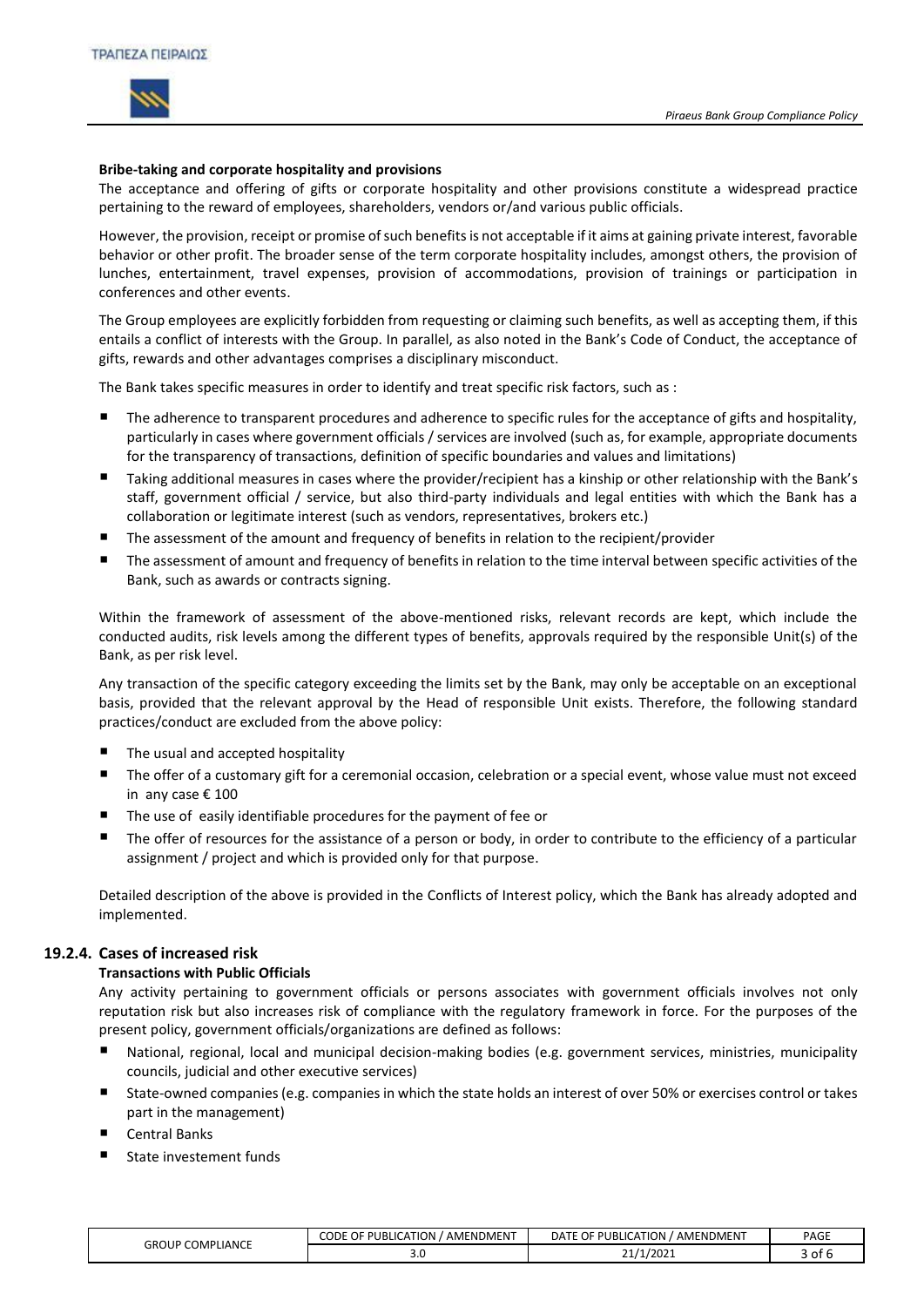

- International organizations, investment banks, insurance and pension funds (EU, UN, IMF, EFKA Single Social Security Entity et al.)
- Royal families
- Political parties, their candidates and representatives of all grades

In these cases, the following shall be applicable:

- It is mandatory that any transaction of great value, including gifts, hospitality or other goods provided by the Group to a government official must be accompanied by the relevant opinion of the responsible unit prior to the receipt, acceptance or promise of the afore-mentioned provision
- However, the opinion of a responsible Unit may also be requested, on a case-by-case basis, for the acceptance/rendering of gifts or for the hosting of special events (e.g. seminars, conferences, presentations etc.)
- in the cases of transactions with third-parties, which may involve an increased corruption or bribery risk, such as entities of the above subcases, the increased audit and approval measures shall be followed on a case-by-case basis
- In order to avoid the increased risk involved in any transactions with political parties, a strict policy of staff recruitments, employees' internships, promotions and compensations is adopted, as noted in the above respective section

#### **Collaboration with Third-Parties**

The Bank collaborates with a great number of third-parties in the context of its activities. For the treatment of a possible risk of these parties' corruption, the Bank urges all the collaborating parties to adhere to the regulatory framework in force and have respective procedures for combating corruption and bribery at their disposal.

Upon the conclusion of contracts with third-parties, the Bank communicates the present policy and calls for its acceptance, while it reserves its right, through a specific term included in the contracts which are drawn up, to proceed with a termination of collaboration, in case that it becomes aware of suspicions for participation of third-parties in possible cases of corruption and bribery. In parallel, the non-acceptance of the present policy constitutes a cause for cancellation of the collaboration from the outset.

For the purposes of the present policy, the following are considered as third-parties:

- Vendors and product and service providers
- Contractors and subcontractors
- Consultants
- **Brokers**
- Advertising companies
- Other companies and entities with equivalent activity or operation

Prior to the initiation of any collaboration with third-parties, the Bank proceeds with the necessary controls in order to identify any risks related to the conclusion of a collaboration relationship and pertaining to:

- The assessment of the advisability and need for each collaboration
- The payment and commission terms
- $\blacksquare$  The adequacy and know-how of provider for the specific service
- $\blacksquare$  The possibility of its involvement or collaboration with government officials / services
- $\blacksquare$  The existence of any kinship or other relationships with government officials
- The corruption risk of the specific acitivity sector
- $\blacksquare$  The corruption risk of the country in which the provider is seated or operates
- The possible relationship of the provider with the person (individual or legal entity) who proposed the collaboration.

In the context of relevant controls, the Bank reserves the right to check and assess, amongst others, the following:

- Negative publicity information and, especially, in cases of involvement in corruption and bribery matters
- Enforcement of judicial and other penalties for matters of criminal offences, public or institutional breaches etc.
- Internal policies and procedures, which the third-parties have developed and implement

| <b>COMPLIANCE</b><br>GROUP ( | <b>CODE OF PUBLICATION</b><br>AMENDMENT | DATE OF PUBLICATION<br>AMENDMENT | PAGE   |
|------------------------------|-----------------------------------------|----------------------------------|--------|
|                              | J.u<br>__                               | 21/1/2021                        | 4 of 6 |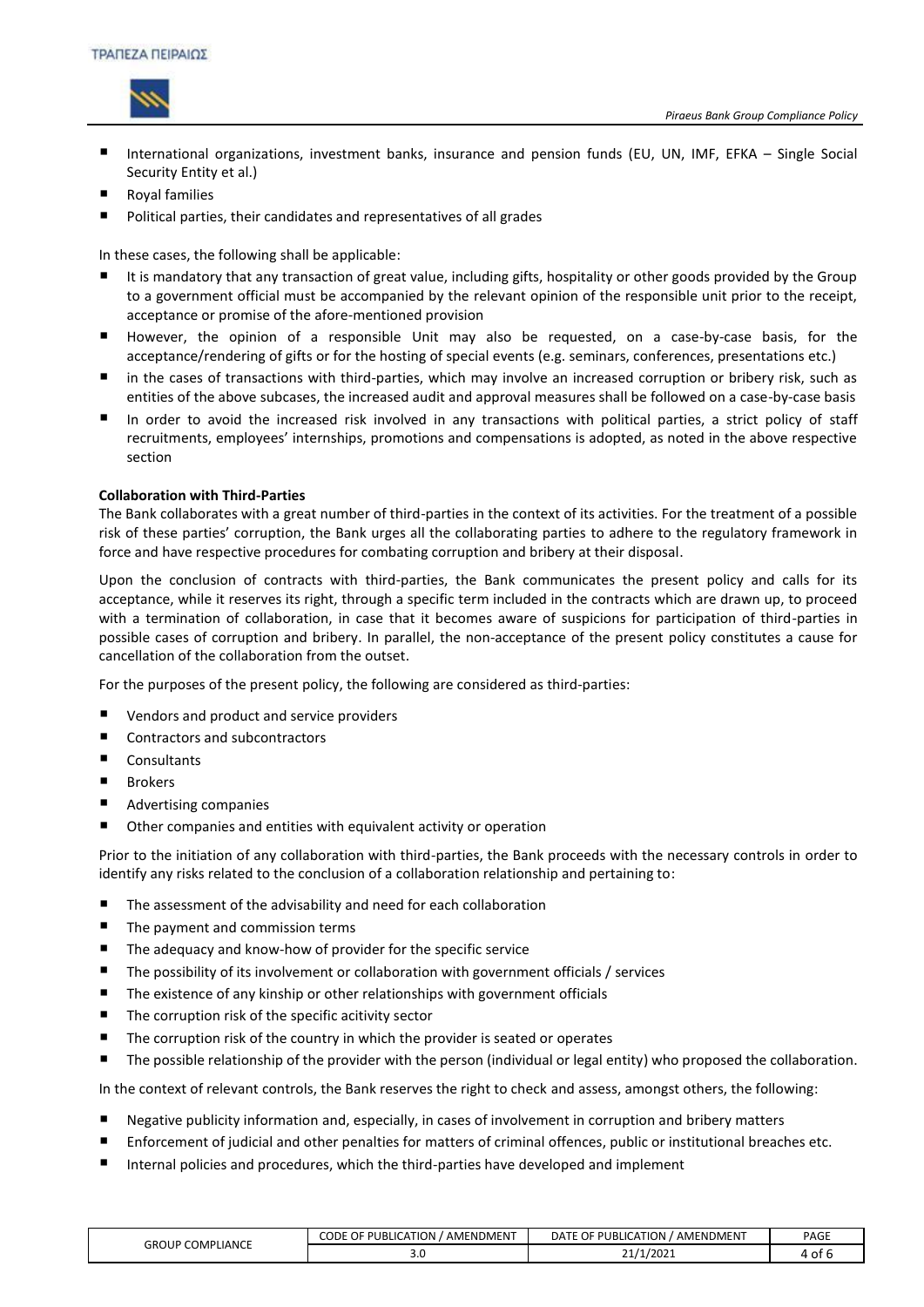

Supervision on these parties by public organization and possible penalties or sanctions

The Bank has defined specific criteria for the acceptance or rejection of specific collaborations, beyond which enhanced due diligence measures are followed, prior to, but also, during the collaboration, while, an approval may be requested, on case-by-case basis, by multiple responsible divisions and administrative levels.

The payments of third-parties are peformed in a transparent and strict manner, based on the provisions of the relevant collaboration contracts, while such contracts do not include, in no other circumstances, any additional chapters that may be used for corruption or bribery of these parties.

The Bank keeps detailed records of collaborations conducted with third-parties, where the conducted controls, the periodic assessments, the contractual terms, the agreed commissions and all relevant approvals, are included.

More information is included in the Group Procurement Policy, which must be updated and adapted periodically, within the framework of the present policy.

#### **Acquisitions, Mergers, investments, sales of assets**

Upon the conduct of acquisitions, mergers, investments to third-party legal entities or/and sale of the Bank's fixed assets (divestment, loan portfolios etc.) the risk of corruption treatment may arise, depending on the transacting party's profile.

For the mitigation of the specific risk :

- Risk/based ABC due diligence assessments are conducted
- The terms of protection against corruption/bribery cases are determined contractually
- for the cases of mergers and acquisitions in particular, post-transaction controls are conducted, in order to ensure that there is compliance with the policies and measures for the treatment of bribery and corruption.

The conducted controls aim to determine:

- Any relationships, involvement or collaboration of the entities subject to acquisition with the government officials  $/$ services
- The assessment of reputation, policies and management of the entity subject to acquisition
- The adequacy of policies and procedures that it follows
- The corruption/bribery risk involved in the specific sector or country of activity

Group Internal Audit conducts the above-mentioned controls, therefore their objectivity and credibility is ensured.

Certain protection measures for the Bank are also taken, in which the following are included:

- Measures of contractual terms and warranties, which are set prior to signing of contracts
- The Bank's right to request the application of specific ABC practices in the context of the Bank's own policy
- Right to withdrawal from or cancellation of the agreement in case that breaches of the ABC policy are found
- Right to check the records and books of the entities subject to acquisition

#### **Other high risk cases**

Within the framework of the present policy and in order to facilitate futher the identification of cases that involve increased corruption/bribery risk, the following indicative cases are noted:

- Conclusion of contracts with third parties, which do not have adequate or any experience for the supply of specific work
- Past incidents of corruption/bribery, or other negative publicity
- Involvement of the same government official(s) both in the approval process of a public service contract and in the process of its payments
- Transaction or collaboration with a third party, following a government official's urge/recommendation
- Close business or family relationship of the staff or third-parties with government officials or other parties
- Major objections raised by third-parties against the enforcement of contractual terms and ABC limitations, upon the conclusion of relationships and contracts

|                                               | OF PUBLICATION<br>AMENDMENT<br>CODE | OF PUBLICATION /<br>AMENDMENT<br>DATE | <b>PAGE</b> |
|-----------------------------------------------|-------------------------------------|---------------------------------------|-------------|
| <b>LIANCE</b><br><b>COMPL</b><br><b>GROUP</b> | ں د<br>__                           | 21/1/2021                             | 5 of        |